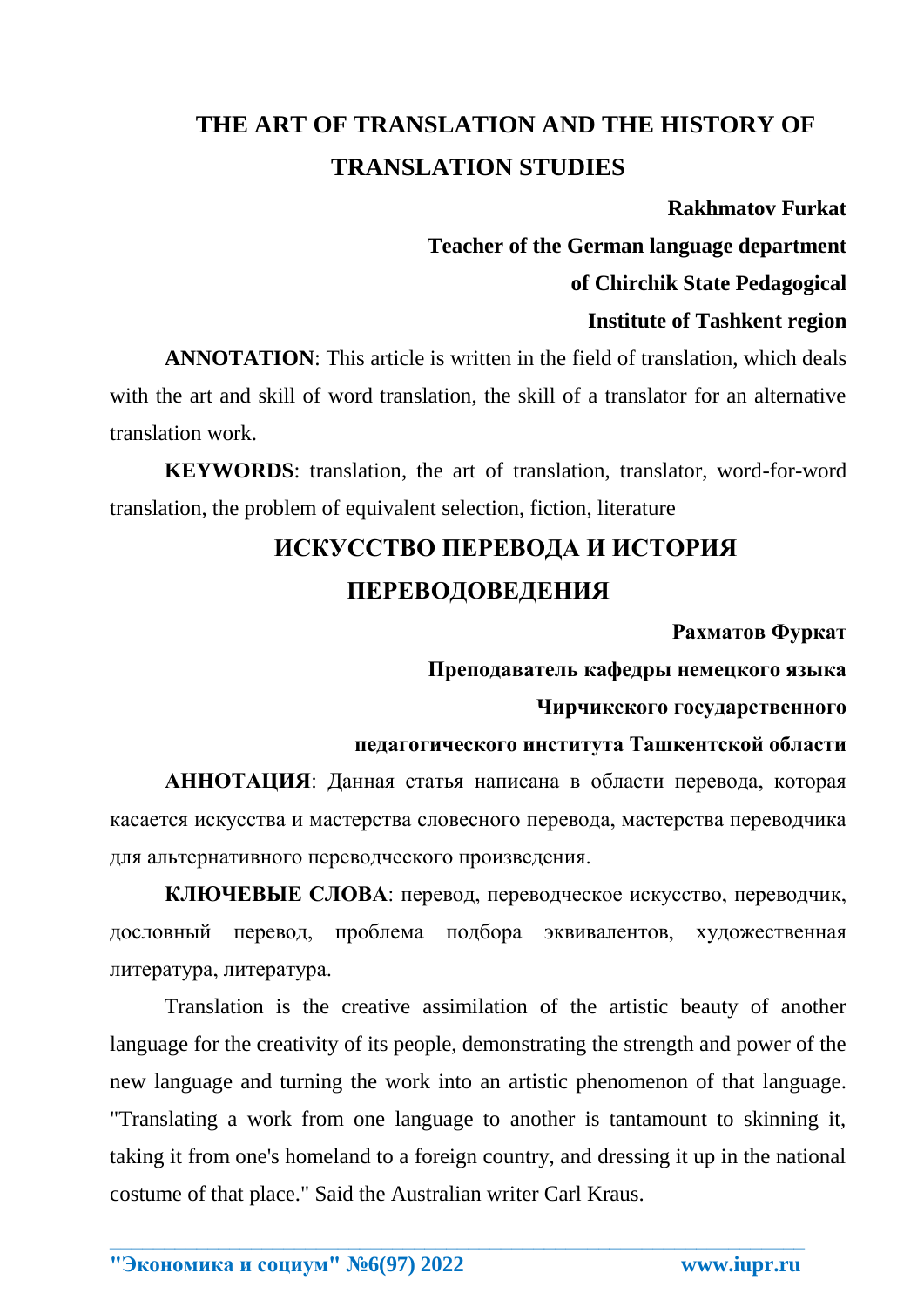"Translation is the polishing of the cultural heritage of a people in another language. The science of translation is a science that describes the same styles to specific groups.  $"$ <sup>1</sup>.

Translation is a creative work that includes intuition, personal life experience, understanding the meaning of the text, and many other criteria. First of all, it is far from fair that anyone who knows how to write can be a writer, and it is far from the truth that anyone who knows two languages can be a translator.

 So far, many works have been translated into other languages, enriching the culture of those peoples. This process is still going on today. This means that the scope of the science of translation does not choose time and space.

So far, many scientific and artistic works have been translated into Uzbek in Uzbek literature, and the Uzbek people accept them as part of their culture.

The development of translation is a product of the development of science and culture. Because where science, culture and enlightenment are developed, people's need for new cultural riches is growing. These needs are often met through translations from other languages. "In the history of translation, the Arabic translation school, translation centers in Andalusia and Bologna play an important role. It was here that translation literally took its first steps and developed. Speaking of which, it is impossible not to recognize the Oriental School of Translation. Scholars such as Al-Beruni, Al-Khwarizmi, Al-Farghani, who created during the Renaissance, not only created centuries-old works, but also contributed to the cultural development of the people through the translation of some works created in the field of science around the world."<sup>2</sup>.

Any translation seems to be an effort to solve a problem that cannot be solved. For it seems that every translator has to go to one of the two barriers, that is, to the specificity of his own people, as a result of his excessive adherence to the

**\_\_\_\_\_\_\_\_\_\_\_\_\_\_\_\_\_\_\_\_\_\_\_\_\_\_\_\_\_\_\_\_\_\_\_\_\_\_\_\_\_\_\_\_\_\_\_\_\_\_\_\_\_\_\_\_\_\_\_\_\_\_\_\_**

**.** 

<sup>1</sup> Dolimov. Z. Tarjima san`ati va muammolari. Toshkent: O`qituvchi. 2009. 7-b.

<sup>2</sup> **Aллаёрова P.P.**Таржима назарияси ва амалиёти фанидан маъруза матни Урганч 2008. - 16 б.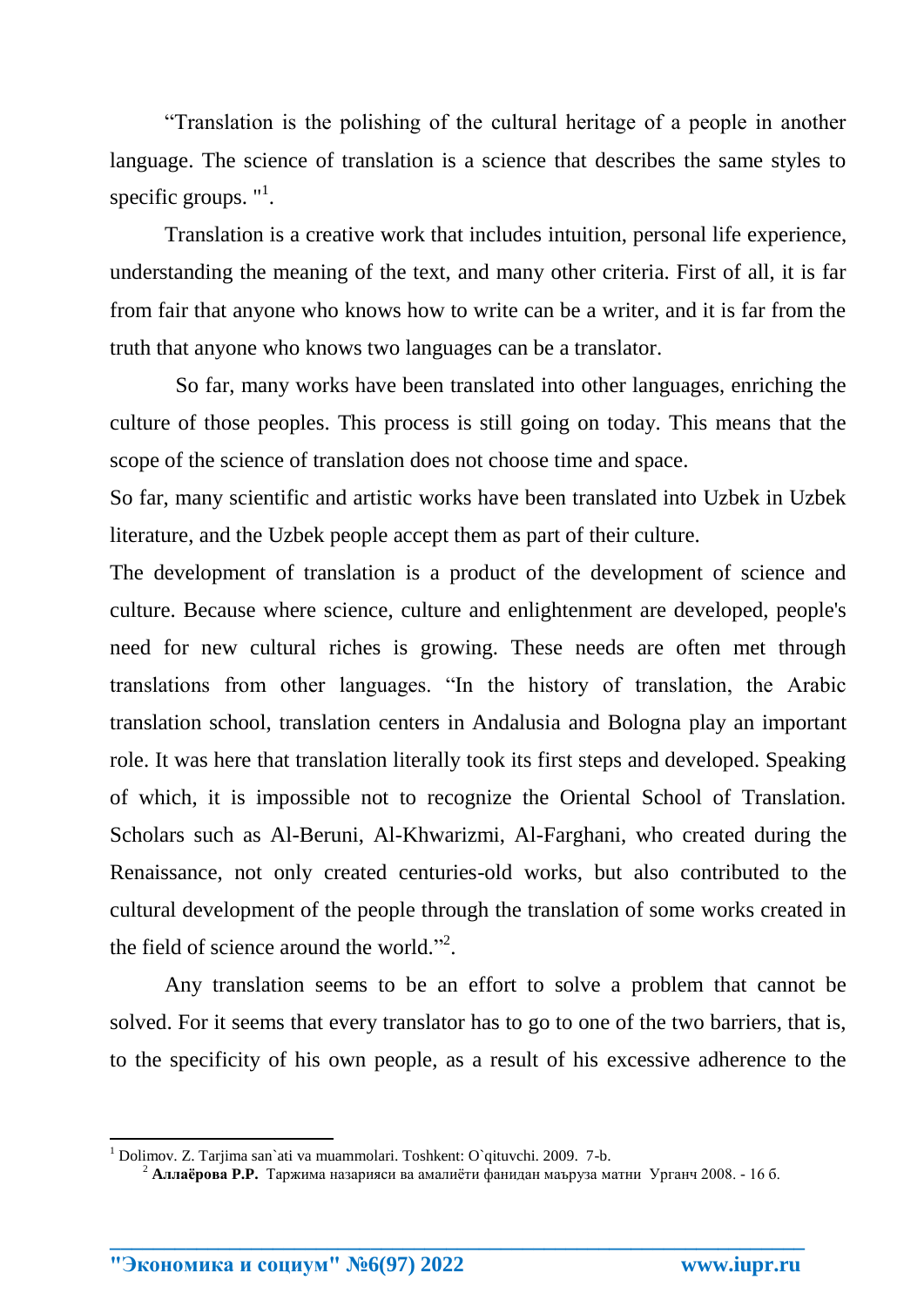originality or originality of the language and style of his people. yo. It is not only difficult to achieve something between the two, but it is really impossible.

"Thousands of years ago, our great scholars Ibn Ruid, Ahmad Fergani, Marwazi, al-Beruni and others were involved in the creation of world-famous original works, as well as in translation.

 It is known from history that the Oriental School of Translation operated in Mamun Academy - Dor ul-Hikma. Arabic, Persian, Indian, Jewish, Turkish, and Greek scholars worked together, and their translation work was supervised by scholars from Central Asia."<sup>3</sup>.

Thanks to the efforts of this school of Oriental translation, samples of ancient culture were translated into Arabic and became popular throughout the East. In particular, the works of Aristotle and Plato have survived only through the translations of Ibn Sina al-Farghani.

 Our compatriot, who knew several languages, translated several books from the great Beruni Hindi into Arabic. His goal was to call his people to science, culture, enlightenment, to acquaint them with the masterpieces of neighboring nations.

 "Beruni criticized those who distorted the original," he said. He mentions this several times in his book "India". Gulom, Mirtemir and other great poets were poets and translators.

Vsemirnaya literatura (World Literature), opened in Petrograd in 1919, aims to translate into Russian major examples of Eastern and Western literature, as well as prominent works of literature of neighboring nations. had done. The great poets, writers and scientists of their time were involved in the publishing work. Among them were A.Blok, V.Ya.Bryusov, M.L.Lozinsky, K.I.Chukovsky, K.N.Batyushkov, V.A.Smirnov, academicians S.F.Oldenburg, V.M.Alekseev and others. The publishing house continued to operate until 1927, when it was closed due to financial difficulties. During this period, 120 books were published. These

**\_\_\_\_\_\_\_\_\_\_\_\_\_\_\_\_\_\_\_\_\_\_\_\_\_\_\_\_\_\_\_\_\_\_\_\_\_\_\_\_\_\_\_\_\_\_\_\_\_\_\_\_\_\_\_\_\_\_\_\_\_\_\_\_**

 $\overline{a}$ 

<sup>3</sup> **Aллаёрова P.P.**Таржима назарияси ва амалиёти фанидан маъруза матни Урганч 2008. - 17 б.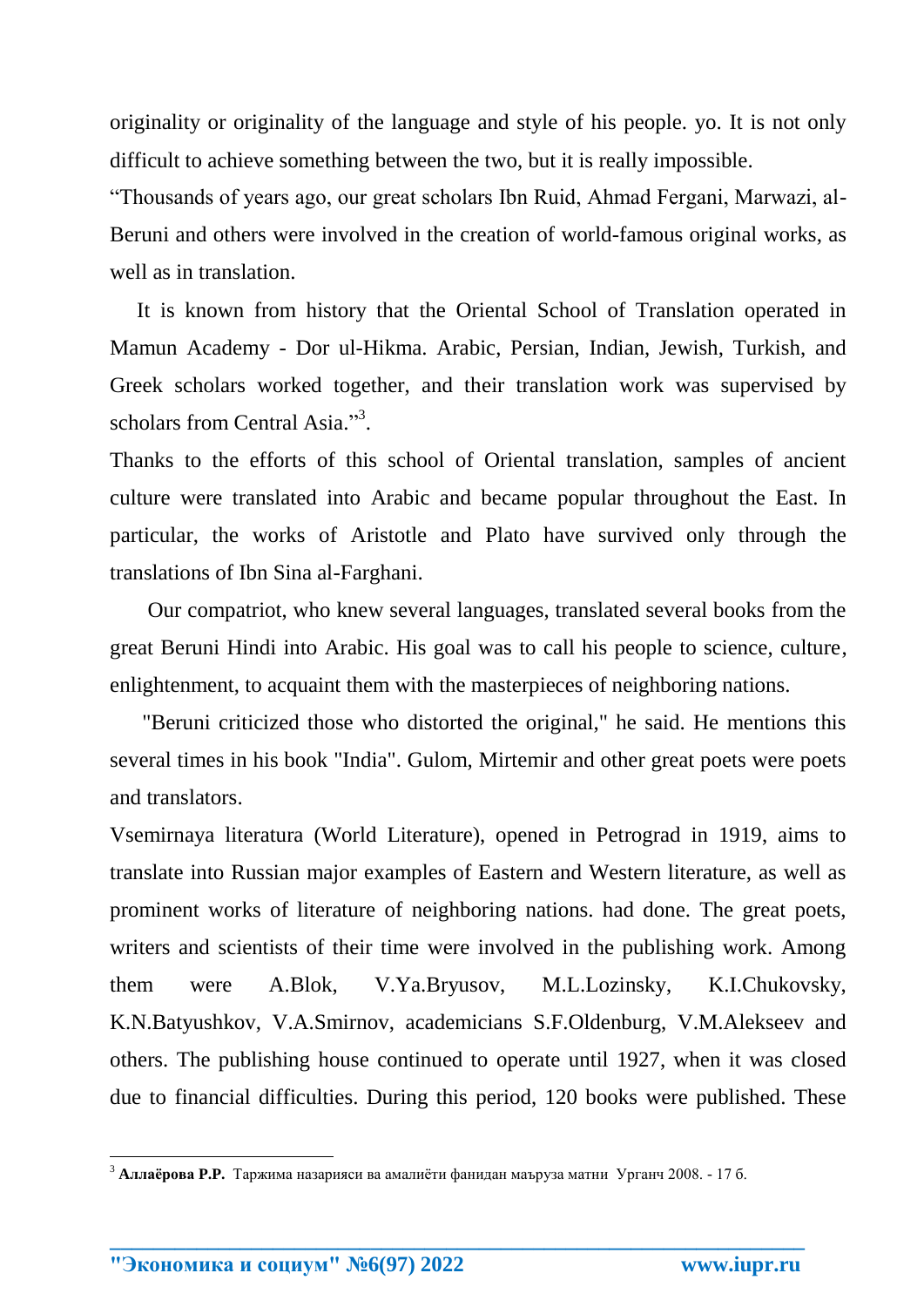included works by Honore de Balzac, Guy de Mopassan, Victor Hugo, Roman Rolland, Heinrich Heine, Friedrich Schiller, George Byron, Mark Twain, Jack London, and other foreign writers and poets.

 Vsemirnaya literatura has been working for a total of eight years, but its historical experience has become a great creative school.<sup>4</sup>.

B. Pasternak, a representative of Russian literature, also showed excellent examples of literary translation. While translating the works of European classics, including William Shakespeare and Johann Wolfgang Goethe, he challenged the principle of literal, literal translation.

The poets and scholars named above demanded that all translators preserve the ideological content, style, and national color of the original.

"The language of fiction in relation to the language of everyday communication," writes AV Fedorov, "is a language developed by masters of words."

Translation is a tool for direct spiritual communication between nations. Because it conveys the cultural riches, centuries-old noble aspirations, ideas and views of the people to the people who speak another language, demonstrates the book of the people's hearts.

Works of fiction written in different languages of the world are exchanged in a great way. Without translation, there can be no "pure" national "clear" culture, no unchanging "pure language" of literature, which develops only at the expense of its own internal resources and does not enjoy the cultural riches created by other peoples far and near. it's not.

Without translation, the immortal monuments of science and art built by national cultures and the great geniuses of humanity would be isolated.

Translation is a weapon of internationalism and friendship of peoples. Through translation, national cultures enrich each other. Its unique influence is felt

**\_\_\_\_\_\_\_\_\_\_\_\_\_\_\_\_\_\_\_\_\_\_\_\_\_\_\_\_\_\_\_\_\_\_\_\_\_\_\_\_\_\_\_\_\_\_\_\_\_\_\_\_\_\_\_\_\_\_\_\_\_\_\_\_**

**"Экономика и социум" №6(97) 2022 www.iupr.ru**

**.** 

<sup>4</sup> Ш.Фозилова, Д.Султонова. Таржима мутахассислигига кириш (маърузалар матни) Самарқанд – 2007